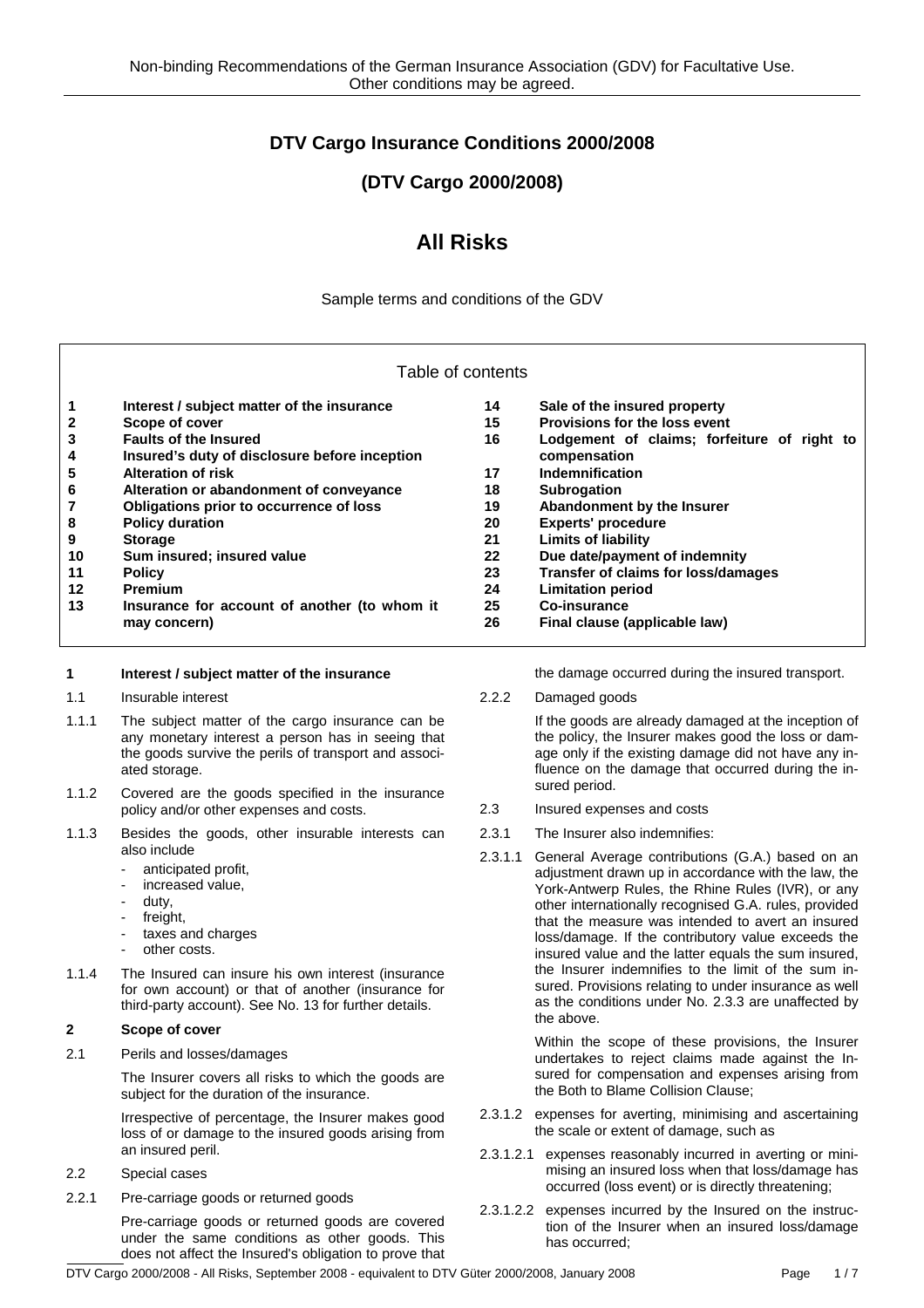- 2.3.1.2.3 costs properly and reasonably incurred in assessing or determining the insured loss/damage, as well as costs incurred by a third party appointed to perform this task on instruction of the Insurer;
- 2.3.1.3 costs properly and reasonably incurred in transhipping, temporarily storing and forwarding the goods after an insured event or an insured accident involving the means of transport has occurred, insofar as they were incurred on instruction of the Insurer and are not already covered under No. 2.3.1.2.
- 2.3.2 The Insurer bears the expenses and costs as per Nos. 2.3.1.2.1 and 2.3.1.2.2 even if the measures undertaken were unsuccessful.
- 2.3.3 Expenses and costs as per Nos. 2.3.1.1 and 2.3.1.2 are reimbursed even if, together with other payments, they exceed the sum insured.
- 2.3.4 The Insured may request the Insurer to assume contributions to general average via guarantee, advance him such contributions, as well as advance the amount required to avert, minimise or ascertain the size of a loss.
- 2.4 Perils not covered
- 2.4.1 Cover is not provided for the following perils:
- 2.4.1.1 war, civil war or similar hostilities as well as perils which - whether war be declared or not - arise out of the hostile use of weapons of war and from the existence of derelict weapons of war as a result of one of these perils;
- 2.4.1.2 strikes, lock-outs, industrial unrest, acts of violence by terrorist or political groups - regardless of the number of people involved - riots and other civil commotions;
- 2.4.1.3 confiscation, deprivation of possession or other acts of authorities;
- 2.4.1.4 the use of chemical, biological, biochemical substances or electromagnetic waves as weapons which constitute a public danger, irrespective of other contributory causes;
- 2.4.1.5 nuclear energy or other ionising radiation;
- 2.4.1.6 insolvency or financial default of the shipowner, charterer or operator, or in respect of any other financial dispute involving the above parties, unless:
	- the Insured can prove that he exercised the diligence of a prudent businessman in choosing the above parties or the responsible forwarding agent;
	- the Insured or Assured is the buver and, under the terms of the sales contract, had no control over the choice of persons involved in the transport of the goods.
- 2.4.2 The risks covered under Nos. 2.4.1.1 2.4.1.3 and 2.4.1.5 can be insured additionally within the scope of the respective DTV clauses.
- 2.5 Exclusions
- 2.5.1 The Insurer is not liable for losses/damages arising from
- 2.5.1.1 a delay in the transport;
- 2.5.1.2 inherent vice or the nature of the goods;
- 2.5.1.3 customary differences or losses in number, weight or measure of the goods. If a deductible has been agreed, however, such differences or losses are regarded as covered;
- 2.5.1.4 ordinary humidity or fluctuations in temperature;

stowage insofar as the Insured acted wilfully or with gross negligence.

2.5.2 The Insurer is not liable for indirect loss/damage in whatever form.

#### 2.6 Causation

 In the event of a loss/damage which, under the circumstances, could also have been caused by a non-insured risk (see Nos. 2.4.1.1 - 2.4.1.3, and No. 2.4.1.6) or peril (see Nos. 2.5.1.1 - 2.5.1.5), the Insurer is obliged to indemnify if the loss or damage was, in all probability, caused by an insured peril.

#### **3 Faults of the Insured**

 The Insurer is not obliged to indemnify if the insured event is caused by a wilful or grossly negligent act of the Insured.

#### **4 Insured's duty of disclosure before inception**

4.1 Before inception of the policy, the Insured is obliged to disclose all material facts and circumstances, and to answer completely and truthfully all questions posed by the Insurer. A material fact is a circumstance that would influence the Insurer in accepting, declining or rating the insurance. In case of doubt, a material fact is understood as one that the Insurer has queried expressly or in writing.

> If a representative appointed by the Insured concludes the policy and the former is aware of a material fact, the Insured shall be deemed to have been aware of said material fact himself.

4.2 The Insurer is not obliged to indemnify if incomplete or inaccurate information is disclosed.

> This also applies if information was not disclosed on account of the Insured's ignorance of the fact and this was due to gross negligence on his part.

> If the loss event has already occurred, the Insurer may not refuse cover if the Insured can prove that the incomplete or inaccurate information disclosed influenced neither the loss event occurring nor the size or scale of the payment obligation.

> If the Insurer refuses to indemnify the Insured, the latter may cancel the policy. This right to cancel the policy lapses if the Insured falls to exercise it within one month of receiving notification of the Insurer's decision to refuse indemnification.

4.3 The Insurer shall be obliged to indemnify if he was aware of the material facts or that such facts had been inaccurately disclosed.

> The same applies if the Insured can prove that neither he nor his representative was responsible for the incomplete or inaccurate disclosure of the information.

> If the Insurer requested the Insured to disclose material facts in writing, and the latter failed to disclose a circumstance that was not queried expressly by the Insurer, the latter is exempt from liability only if it can be proved that the Insured, or his representative, concealed the information with intent to deceive.

- 4.4 If the Insurer is obliged to indemnify in the absence of fault on the part of the Insured or his representative, the Insurer is due an additional premium to be agreed on commensurate with the aggravated risk. The same applies if neither contracting party was aware of a material fact prior to conclusion of the policy.
- 4.5 The right of the Insurer to avoid the contract for fraudulent misrepresentation of material facts re-

2.5.1.5 inappropriate and inadaquate packaging or incorrect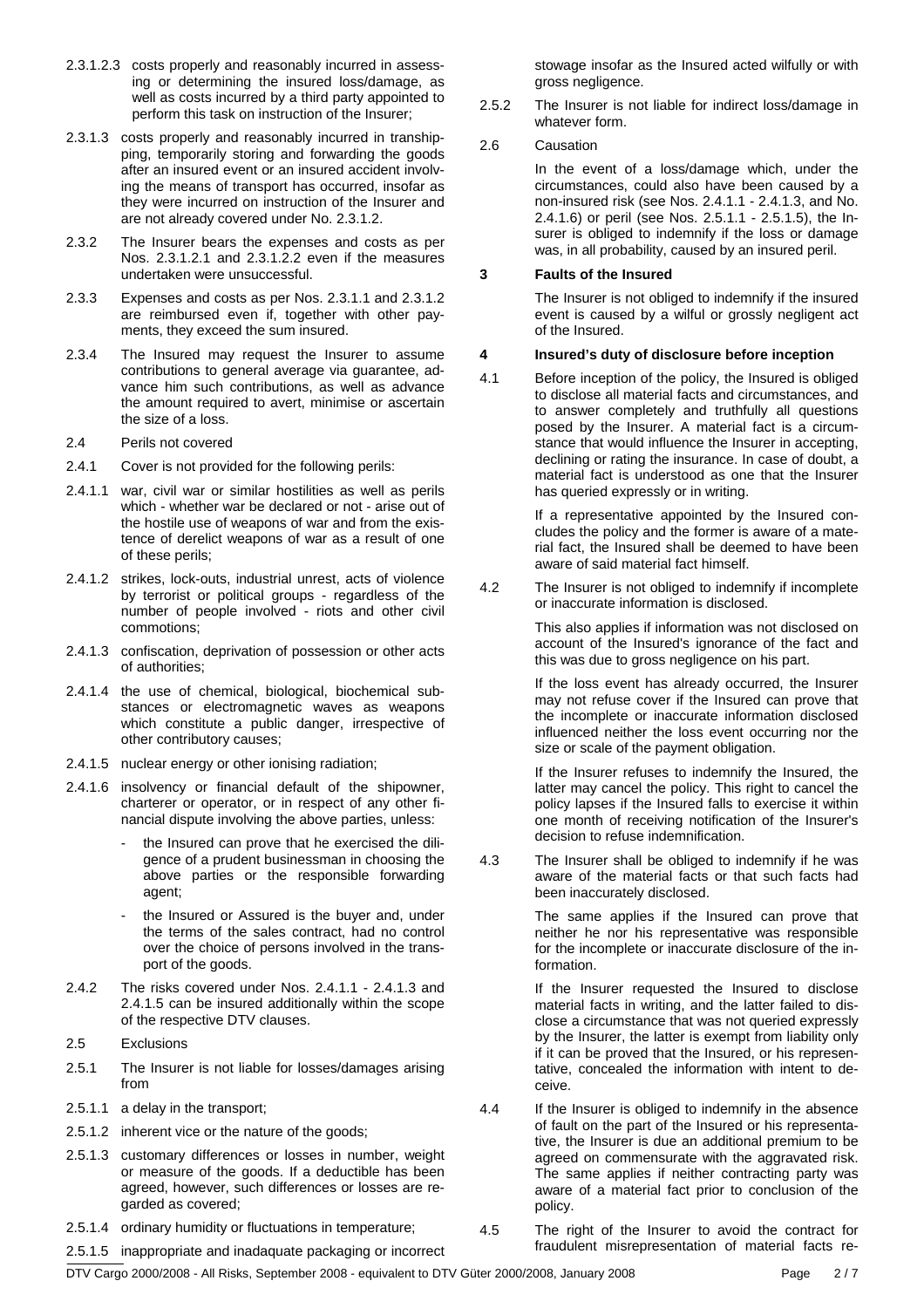mains unaffected.

#### **5 Alteration of risk**

- 5.1 The Insured may change the risk, in particular aggravate it, as well as allow change by a third party.
- 5.2 If the Insured alters the risk or becomes aware of a change of risk, he shall inform the Insurer without delay.
- 5.3 A change of risk is said to exist in particular when
	- the commencement or end of the insured transport is subject to considerable delay;
	- there is a major deviation from the specified or customary transport route;
	- the destination port or airport is changed;
	- the goods are stowed on deck.
- 5.4 The Insurer is not obliged to indemnify if the Insured fails to disclose an aggravation of risk, provided that the failure to disclose was neither a wilful nor grossly negligent act and influenced neither occurrence of the loss event nor the amount payable by the Insurer.
- 5.5 The Insurer is due an additional premium commensurate with the aggravated risk, unless the aggravation was in the Insurer's own interest or on humanitarian grounds, or was caused by an insured event that posed a threat to the goods.
- 5.6 The Insurer is not entitled to cancel the policy on the grounds of a change of risk.

# **6 Alteration or abandonment of conveyance**

- 6.1 The Insurer is not obliged to indemnify if the goods are shipped via a means of transport other than the one named in the policy, or are discharged despite direct transport having been stipulated. The same applies if a specific means of transport or specific route were named in the policy.
- 6.2 The Insurer's obligation to indemnify remains unaffected if, after inception of the policy, the transport is altered or abandoned as a consequence of an insured event or without the consent of the Insured. The provisions governing alteration of risk apply correspondingly.

# **7 Obligations prior to occurrence of loss**

7.1 Means of transport

 If a specific means of transport with which to convey the goods was not agreed, the Insured shall - insofar as he is able to exercise any influence on the choice of such means - employ means of transport which are suitable for stowing and transporting the goods.

 Furthermore, ocean-going vessels are considered suitable only if they meet the conditions of the DTV's Classification and Age Clause and, where required, are certified according to the International Safety Management Code (ISM Code), or if the shipowner is in possession of a valid Document of Compliance (DoC), as required by the 1974 SOLAS Convention and supplements.

#### 7.2 Legal consequences of a breach of obligations

 If the Insured breaches this or any other contractually agreed obligation by way of a deliberate or grossly negligent act, the Insurer will not be obliged to indemnify unless the breach was not deemed to be the cause of the insured event or had no bearing on the scope of the indemnification.

 If unsuitable means of transport are employed, the goods will still be covered if the Insured was unable to exercise any influence on the choice of such

means, or he exercised the diligence of a prudent businessman when choosing the carrier or forwarding agent. Should th Insured become aware of the unsuitability of a means of transport, he shall notify the Insurer immediately and pay a reasonable additional premium to be agreed with the Insurer.

# **8 Policy duration**

 The policy provides cover from warehouse to warehouse, and

- 8.1 commences the moment the goods are removed for immediate transport - from the place of storage.
- 8.2 Depending on which occurs first, the cover terminates
- 8.2.1 the moment the goods arrive at the place of final delivery stipulated by the consignee;
- 8.2.2 the moment the goods are forwarded after discharge at the port or airport of destination to a place of delivery not named in the policy if this change aggravates the risk;
- 8.2.3 on expiry of ..... days after the goods have been discharged from the ocean-going vessel or aeroplane at the port or airport of destination. Provided the Insured's own interest is involved, the policy will not terminate at the end of the period agreed - following discharge of the goods from the ocean-going vessel or aeroplane at the port or airport of destination - an insured peril delayed the insured voyage and the Insured reported the delay immediately. The Insurer is due a reasonable additional premium that is to be agreed;
- 8.2.4 if the goods are transported as per Incoterms FOB or CFR when stowed on board an ocean-going vessel;
- 8.2.5 if the goods are sold when an insured peril has occurred and when risk is passed;
- 8.2.6 upon expiry of the period agreed in No. 9.1 when goods are temporarily stored by order of the Insured.

# **9 Storage**

- 9.1 If the goods need to be stored during the duration of the policy, cover is limited to ..... days per storage period.
- 9.2 For storage in the ordinary course of transit not by order of the Insured, cover extends beyond the period agreed in No. 9.1 above only if the Insured can prove that he had no knowledge of the storage period being exceeded or could not, according to sound commercial principles, influence the duration of storage.

 The Insured shall notify the Insurer immediately upon becoming aware of the storage period having been exceeded. The Insurer is due a reasonable additional premium to be agreed.

 If the goods are transported by sea or air, No. 8.2.3 applies on a supplementary basis.

9.3 The periods of storage stated in Nos. 9.1 - 9.2 include the day of arrival and the day of departure.

#### **10 Sum insured; insured value**

- 10.1 The sum insured should correspond to the insured value of the goods.
- 10.2 The insured value is the fair market value of the goods or, failing that, their market value at the place of departure at commencement of cover plus the cost of insurance, the costs incurred until the goods are delivered to the carrier, and the freight ultimately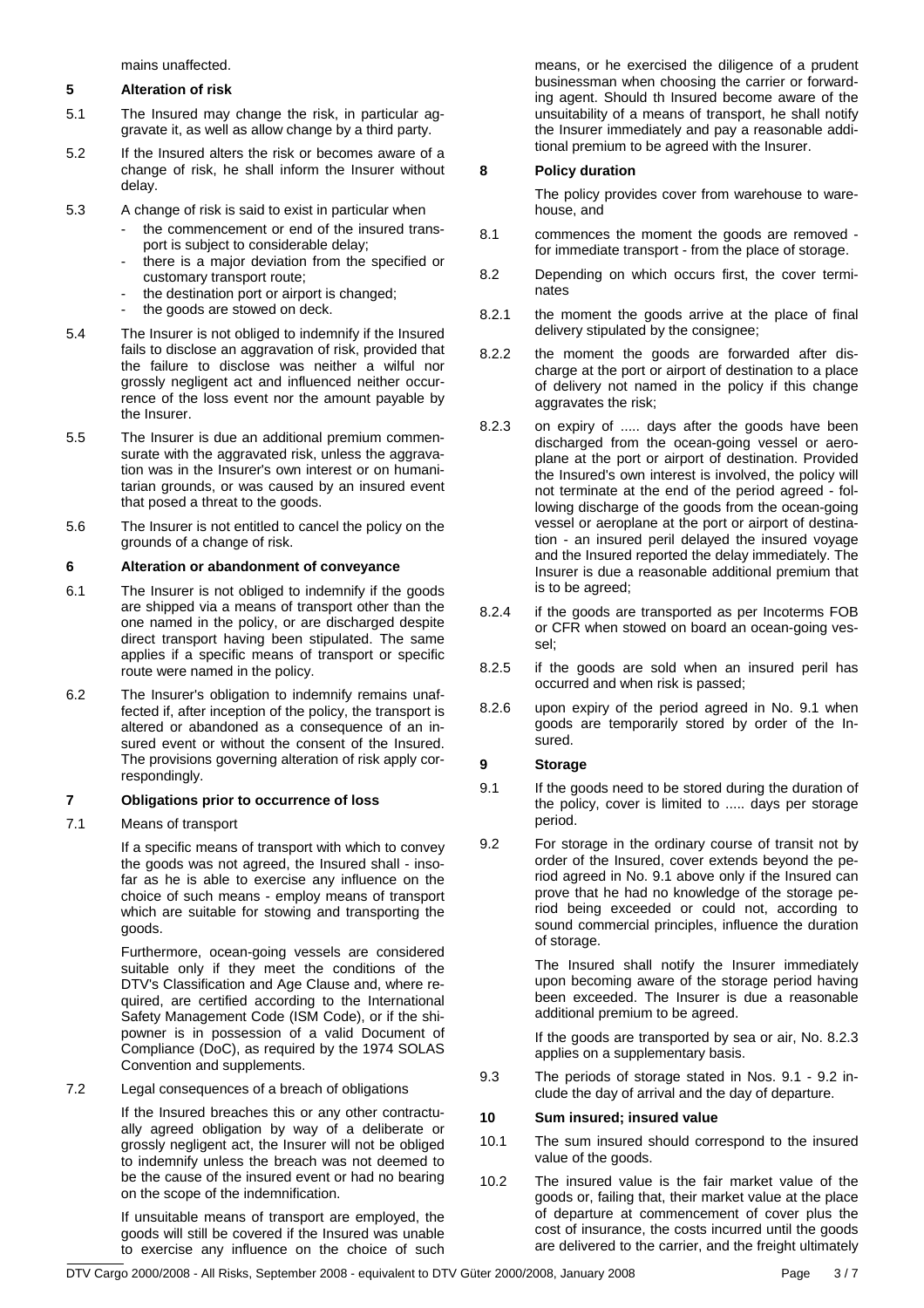paid.

- 10.3 Interests as per No. 1.1.3 are covered by special arrangement only, and only if they are part of the sum insured or correspond to the insured value of the goods. They include anticipated profit for the buyer of 10 % of the insured value.
- 10.4 The provisions contained in No. 10.1 can be applied correspondingly to the separate insurance of other interests. No. 10.2 applies, in particular, to the insurance of increased value.
- 10.5 If the insured value has been fixed at an agreed value, the latter determines the insured value. The Insurer is, however, entitled to demand that the agreed value be lowered if it exceeds the real insured value by a substantial amount. If the sum insured is less than the agreed value, the Insurer shall indemnify - even when the agreed value has been lowered - only in the proportion the sum insured bears to the agreed value.

 This provision applies accordingly to the insurance of other insurable interests.

# **11 Policy**

- 11.1 At the Insured's request, the Insurer is obliged to issue a signed certificate documenting the insurance contract (policy).
- 11.2 If a policy has been issued, the Insurer is not obliged to indemnify until presented with this policy. The payment to the holder of the policy discharges the Insurer from further liability.
- 11.3 If the policy is lost or destroyed, the Insurer is obliged to indemnify once the policy has been declared invalid, or security has been given; security by way of a guarantee is excluded. The same applies to the Insurer's obligation to issue a replacement policy, the cost of which is borne by the Insured.
- 11.4 The contents of the policy are regarded as approved by the Insured - without the legal consequences needing to be advised - if they are not contested immediately upon issue. The right of the Insured to contest such approval on account of an error remains unaffected.

#### **12 Premium**

- 12.1 The premium plus additional costs and insurance tax are due immediately upon conclusion of the insurance contract.
- 12.2 Payment is considered made in good time if it is effected immediately upon receipt of the insurance policy and/or the invoice.
- 12.3 If the Insured is responsible for not making the payment in good time, he will be regarded as having defaulted the moment he receives a written reminder. The Insurer makes a written request for the payment and sets a deadline for payment of at least two weeks.
- 12.4 If the Insured is still in default after the two weeks have passed, the Insurer is released of his obligation to indemnify any insured event which occurs before the payment is made.

 The Insurer may cancel the insurance contract without notice if the Insured is still in default after a further two weeks. The Insurer is nevertheless entitled to payment of the agreed premium.

 The Insurer is not entitled to invoke the legal provisions contained in this section of the conditions until he has notified the Insured in writing.

# **13 Insurance for account of another (to whom it may concern)**

13.1 The Insured may conclude the insurance policy in his own name on behalf of another with or without having to name the Assured in person (insurance for account of another).

> If insurance is taken out for account of another and the latter is named in person, it is assumed that the contracting party is acting not as a representative, but in his own name for account of another.

> In the case of an insurance contract concluded "to whom it may concern" or if the contract leaves open the account for which the insurance cover is to apply, the provisions for insurance for account of another apply if it emerges that the interest of another is being insured.

13.2 The Assured is entitled to exercise his rights under the contract. However, only the Insured is entitled to request that the policy be handed over.

> Without the Insured consent, the Assured is not entitled to exercise his rights under the contract and to enforce these rights in a court of law unless he is in possession of the policy.

13.3 The Insured is entitled to exercise in his own name the contractual rights due to the Assured.

> If a policy has been issued, the Insured is not entitled to accept a payment and transfer the rights of the Assured unless he is in possession of the policy.

> The Insurer is not obliged to indemnify the Insured unless the latter can prove that the Assured has given his approval to the insurance.

- 13.4 The Insured is not obliged to surrender the policy to the Assured or - in the case of insolvency of the latter - to the receiver before he has been satisfied for claims he has on the Assured in respect of the subject matter insured. He is entitled to satisfy himself for such claims out of the insurance claim against the Insurer or out of the collected indemnity.
- 13.5 The Insurer may set off any claim he has on the Insured who effected the insurance against an insurance claim in so far as the Insurer's claim results from the insurance taken out by the Insured for the Assured.
- 13.6 The knowledge and conduct of the Assured is considered to be equivalent to the knowledge and conduct of the Insured.
- 13.6.1 Where the insurance was concluded without the knowledge of the Assured, it is of no avail whether or not he knew or ought to have known of the occurrence. The same applies if timely notification of the Insured was either not possible or not feasible under the circumstances.
- 13.6.2 If the Insured concluded the contract without the Assured's consent and failed to notify the Insurer thereof, the Insurer is not obliged to accept a plea of ignorance in a claim against him.
- 13.7 The insurance may not be concluded for the benefit of ocean carriers, carriers, warehouse keepers and forwarding agents.

# **14 Sale of the insured property**

14.1 If the Insured sells the insured good, the purchaser shall take the place of the Insured in the rights and duties arising out of the insurancecontract for the duration of his ownership.

> The vendor and the purchaser shall be jointly and severally liable for the premium for the insurance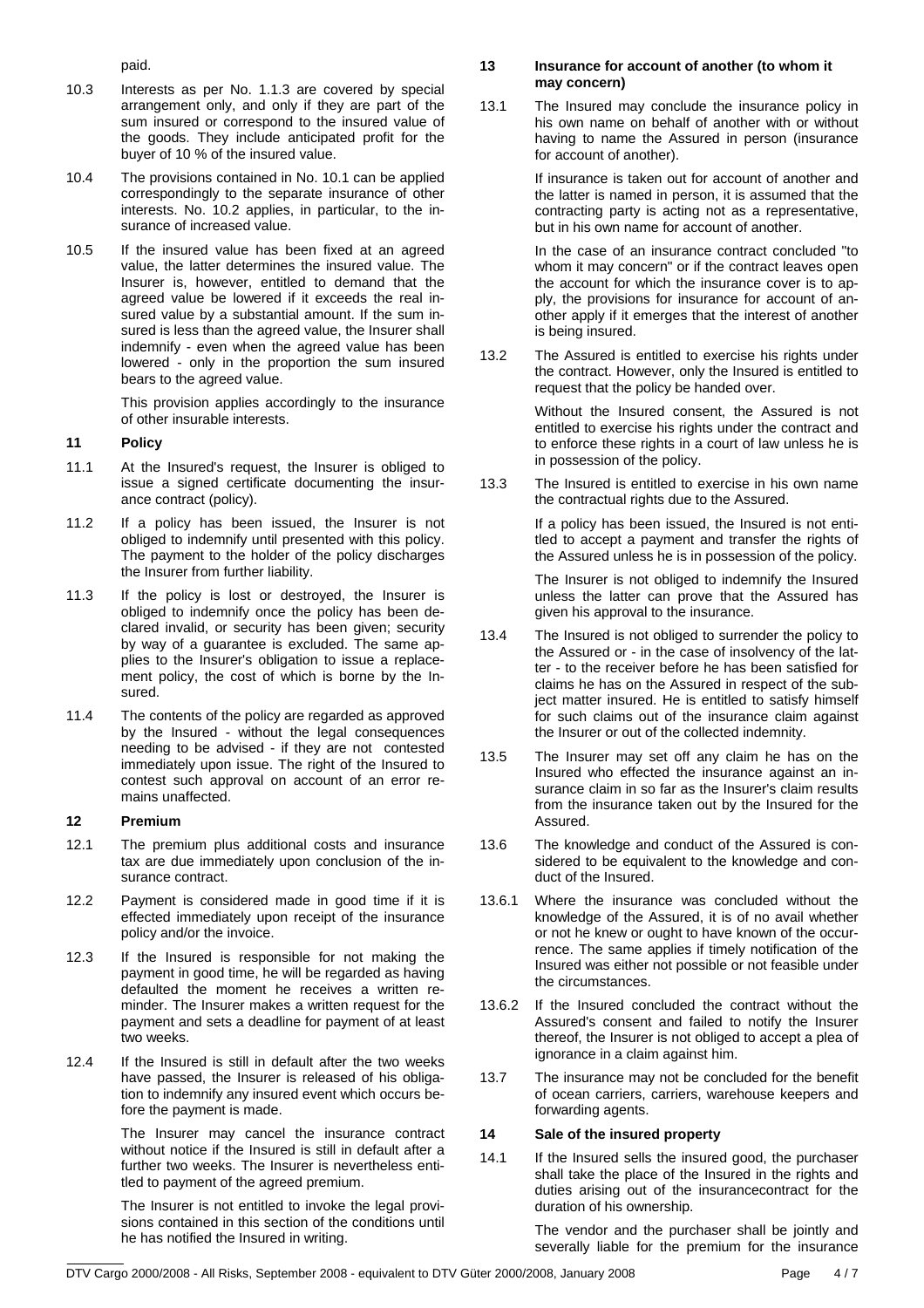period in force at the time the transfer took place.

 The Insurer shall be required to bear the consequences of the transfer only as of such time as he becomes aware of it.

- 14.2 If a policy has been issued, joint liability of the buyer for the payment of premiums and ancillary costs no longer apply. Once the policy has been issued, the Insurer cannot claim exemption from obligation to indemnify as per No. 12.4 on account of nonpayment of premium unless the buyer knew or ought to have known the reason for this exemption.
- 14.3 If the compensation claim is assigned by way of a pledge, the provision contained in No. 14.2 Para. 2 applies in favour of the pledgee.
- 14.4 The Insurer is not entitled to cancel the policy on the grounds of the sale of the insured goods.
- 14.5 The Insured is not obliged to report the sale of the goods to the Insurer.
- 14.6 The purchaser is entitled to cancel the policy with immediate effect. This right to cancel the policy lapses if the purchaser falls to exercise it within one month of acquiring the goods or, if he was unaware of the existance of the policy, within one month of becoming aware of the policy.
- 14.7 If the policy is cancelled in accordance with No. 14.6 above, the vendor shall pay the premium, the purchaser bears no liability for the premium.

# **15 Provisions for the loss event**

15.1 Declaration of loss event

 The Insured shall notify the Insurer immediately of any loss/damage.

15.2 Averting or minimising the loss/damage

 In the event of a loss/damage, the Insured shall avert or minimise the damage as far as possible. He shall observe any instructions of the Insurer and shall request such instructions as far as circumstances allow.

- 15.3 Instructions of the Insurer or the surveyor
- 15.3.1 The Insured shall observe the instructions of the Insurer concerning the loss, consult immediately with the surveyor named in the policy or the insurance certificate in order to assess the damage, and submit the latter's survey report to the Insurer.
- 15.3.2 If there is good reason, the services of the nearest Lloyd's agent may be called upon in place of the surveyor named in the policy.
- 15.4 Disclosure of information

 The Insured shall provide the Insurer with all information required to assess the insured loss or the extent of the indemnification due. He is obliged to procure and safeguard all evidence that may be of relevance to the later clarification of events leading up to the loss, or which are necessary for the assertion of claims of recourse.

15.5 Legal consequences of a breach of obligations

 If the Insured fails, either wilfully or through gross negligence, to meet any of the obligations stated in Nos. 15.2 - 15.4 above, the Insurer is released from his obligation to indemnify without the need to separately explain the legal consequences of such a breach to the Insured. The Insurer shall remain to indemnify provided that the breach of obligation had no influence on the determination of the insured event or on the determination or the scale of the indemnity payable by the Insurer.

15.6 Right of subrogation

 In the event of a loss, the Insured shall safeguard the right of recourse against third parties who are or might be liable for the loss, as well as assist the Insurer in the recourse proceedings.

 If the insured breaches this duty either wilfully or through gross negligence, the Insurer is released from his obligation to indemnify if he is unable to claim compensation from the third party.

#### **16 Lodgement of claims; forfeiture of right to compensation**

- 16.1 The Insured shall claim for an insured loss within fifteen months of termination of the covered risk and, if the means of transport has disappeared presumed lost, before expiry of the period of presumptive loss. The postmark shall evidence adherence to the time limit.
- 16.2 The Insured shall forfeit his right to compensation if the claim is not made in good time.

# **17 Indemnification**

17.1 Loss of goods

 If the goods are lost either totally or in part, if they are no longer available and there is no prospect of return, or if - in the opinion of an expert - the original state of the goods has been destroyed, the Insured is entitled to claim the share of the sum insured assigned to the goods minus the value of salvaged goods.

# 17.2 Disappearance

 If both the goods and the means of transport have disappeared, the Insurer indemnifies the Insured for total loss unless it can be assumed with all probability that the loss was caused by an uninsured risk. The means of transport are presumed lost 60 days after the expected date of arrival (30 days for journeys within Europe) and no news has been received by the time the claim is made. If communication links are interrupted owing to war, hostile events, civil war or civil commotion, the time period is extended in accordance with the circumstances up to a maximum of 6 months.

- 17.3 Damage to goods
- 17.3.1 If all or part of the goods are damaged, their fair market value or, failing that, the market value they would have had at the place of discharge had the loss not occurred (sound value) and their damaged value shall be determined. The indemnification due bears the same proportion to the sum insured as the gross damaged value bears to the gross sound value.
- 17.3.2 Immediately upon notification of the facts material to the extent of claim, the Insurer may request the damaged value to be determined by private sale or public auction. In this case, the gross proceeds from the sale take the place of the damaged value. If the conditions of sale require the seller to deliver in advance, the Insurer guarantees the payment of the purchase price, provided he has agreed to the terms of sale.
- 17.4 Repair/replacement
- 17.4.1 In the event of damage to or loss of part of the goods, the Insured may, in lieu of part of the insured value, claim compensation for the necessary costs incurred at the time of loss of repairing or replacing the damaged or lost goods.
- 17.4.2 In the event of damage to or loss of goods that form part of an insured entity, the Insurer indemnifies for

DTV Cargo 2000/2008 - All Risks, September 2008 - equivalent to DTV Güter 2000/2008, January 2008 Page F / 7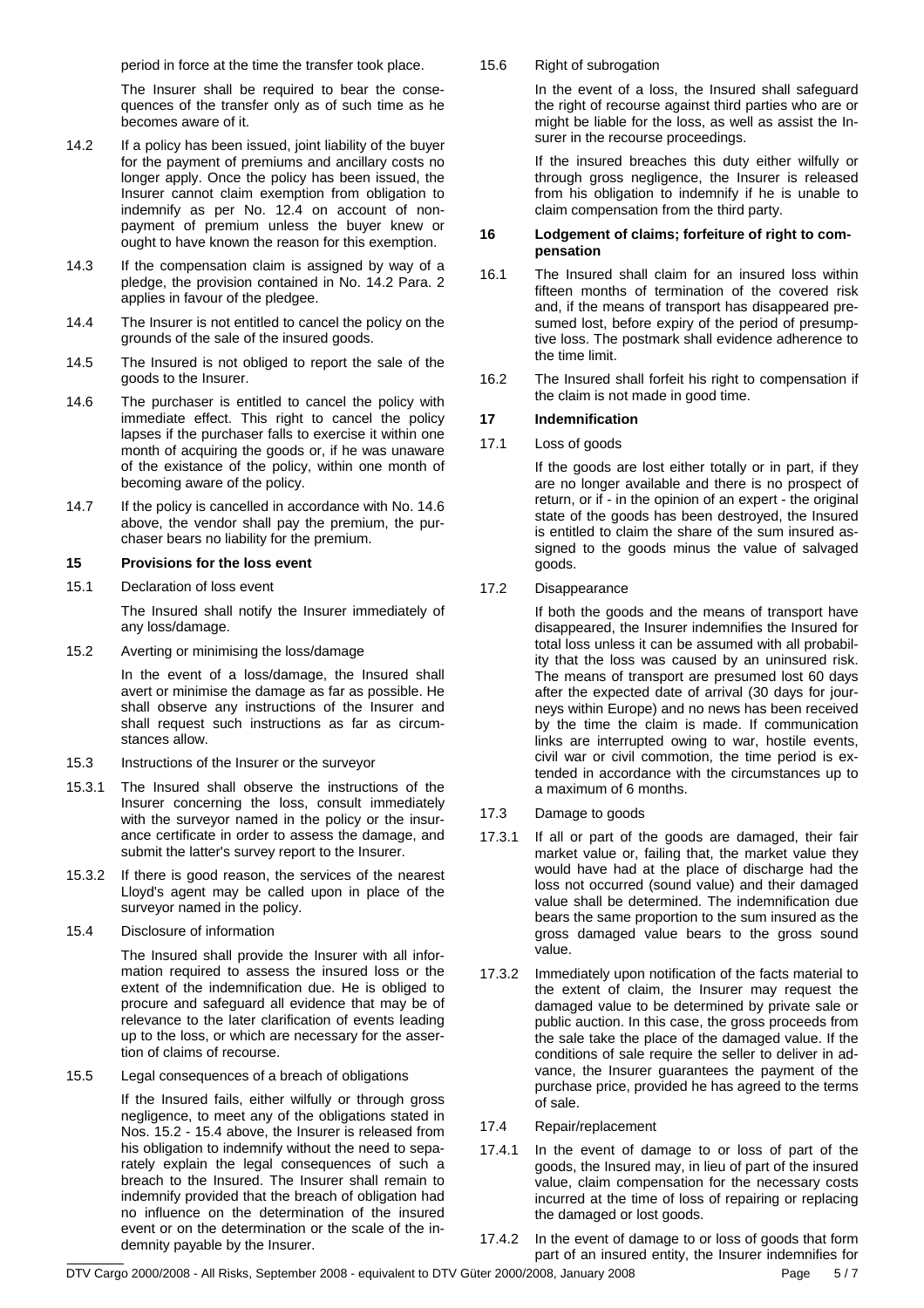total loss if repair or replacement is either impossible or inexpedient. Any residual value is taken into account.

17.4.3 The Insurer reimburses without deductible "new for old" the necessary costs at the time the loss was noted of repairing or replacing used machines, devices, equipment, vehicles and their components. If the current value of the above equipment amounts to less than 40 % of its new value, the reimbursement payable shall not exceed the current value.

#### 17.5 Underinsurance

 If the sum insured is less than the insured value, the Insurer is liable for the loss and expenses only in the proportion of the insured amount to the insured value.

- 17.6 Sale of goods before termination of the insured transport
- 17.6.1 After inception of the policy, if the transport is abandoned or is not completed for any reason and the Insurer is still obliged to indemnify, the latter is entitled to request the Insured to sell the goods with his assistance by private sale or public auction if the goods could not be forwarded at reasonable cost or within an agreed period of time. If the Insurer requests that the goods be sold, the sale shall take place immediately.
- 17.6.2 In the event of a sale, the Insured can demand reimbursement of the difference between the sum insured and the proceeds from the sale. The same applies if the goods in transit have to be sold as a result of a loss claimed against the Insurer.
- 17.6.3 If the conditions of sale require the seller to pay/deliver in advance, the Insurer guarantees the payment of the purchase price, provided he has agreed to the terms of sale.
- 17.7 Non-materialisation of interest; saved costs

 If an insured interest or anticipated profit, increased value, customs duty or freight or other costs do not materialise when the loss occurs, the corresponding part of the sum insured is ignored when determining the extent of the loss. The same applies to any costs saved on account of a loss event having occurred.

17.8 Other recoveries

 Any other recoveries received by the Insured in respect of a loss are set off by the Insurer against the indemnification payable.

#### **18 Subrogation**

- 18.1 If the Insured requests payment of the sum insured, the Insurer may decide whether or not the rights to the goods or the title to the insured goods shall transfer to him upon payment of the sum. This right applies only if exercised immediately by the Insurer upon notification of the circumstances of the loss event.
- 18.2 If the Insurer elects subrogation, the Insured is obliged to minimise the loss if the Insurer himself is unable to do so. The Insured is obliged to disclose all information required to assert the rights, furnish or make available any probative documents, as well as assist the Insurer in recovering and evaluating the goods. The Insurer bears the relevant costs and advance these upon request. The Insured receives that part of the net proceeds from the sale that exceeds the sum insured.
- 18.3 If the Insurer does not choose subrogation**,** the Insured pays the Insurer either the fair market value

of the recovered goods or the net proceeds from the sale.

18.4 Subrogation of claims against a third party and the Insurer's rights to abandonment remain unaffected.

#### **19 Abandonment by the Insurer**

- 19.1 The Insurer is, in the event of an insured loss, entitled to discharge himself from all further liabilities by payment of the sum insured.
- 19.2 Notwithstanding any discharge of liability, the Insurer nonetheless remains obliged to indemnify the Insured for costs of averting or minimising the loss or in repairing or replacing the insured object, properly incurred before he was notified of the Insurer's intention to discharge himself from liability by payment of the sum insured. This also includes insured costs, which the Insured has undertaken to pay.
- 19.3 The Insurer's right to discharge himself from liability by payment of the sum insured ceases if the Insured fails to receive notification of this intent within one week of the Insurer becoming aware of the loss event and its direct consequences.
- 19.4 Payment of the sum insured does not earn the Insurer rights to the insured objects.

#### **20 Experts' procedure**

 If the cause or extent of the loss is disputed, either party is entitled to request their ascertainment by an expert.

- 20.1 In this case, each party nominates an expert without delay. Upon naming an expert, each party is entitled to request the other in writing to do the same. If the second expert is not named within four weeks of receipt of the written request, the requesting party is entitled to have the expert named by the Chamber of Industry & Commerce (alternatively by the Consulate General of the Federal Republic of Germany) of the district in which the goods are currently located.
- 20.2 Before the survey begins, the two experts appoint a third party as a representative. If the parties cannot agree on a choice of representative, either or both parties can request that the representative be appointed by the Chamber of Industry & Commerce (alternatively by the Consulate General of the Federal Republic of Germany) of the district in which the goods are currently located.
- 20.3 The reports produced by the experts contain all information which, depending on the task at hand, is required to determine the cause of the loss and to assess the extent of the indemnification due.
- 20.4 The experts present each party with their findings simultaneously. If the findings diverge, the Insurer forwards the reports to the representative without delay. The representative then settles the disputed issues within the bounds of the findings made by the experts and present both parties with his decision at the same time.
- 20.5 Each party assumes the costs of his own expert. Each party pays half the costs of the representative. This applies even if the two parties agree mutually on an experts procedure. If the Insurer requested the procedure, he bears the entire costs of the proceedings.
- 20.6 The findings of the experts or of the representative are binding unless it is obvious that they deviate substantially from the facts of the case.
- 20.7 If the experts or the representative are unable or unwilling to produce findings, or if they delay pro-